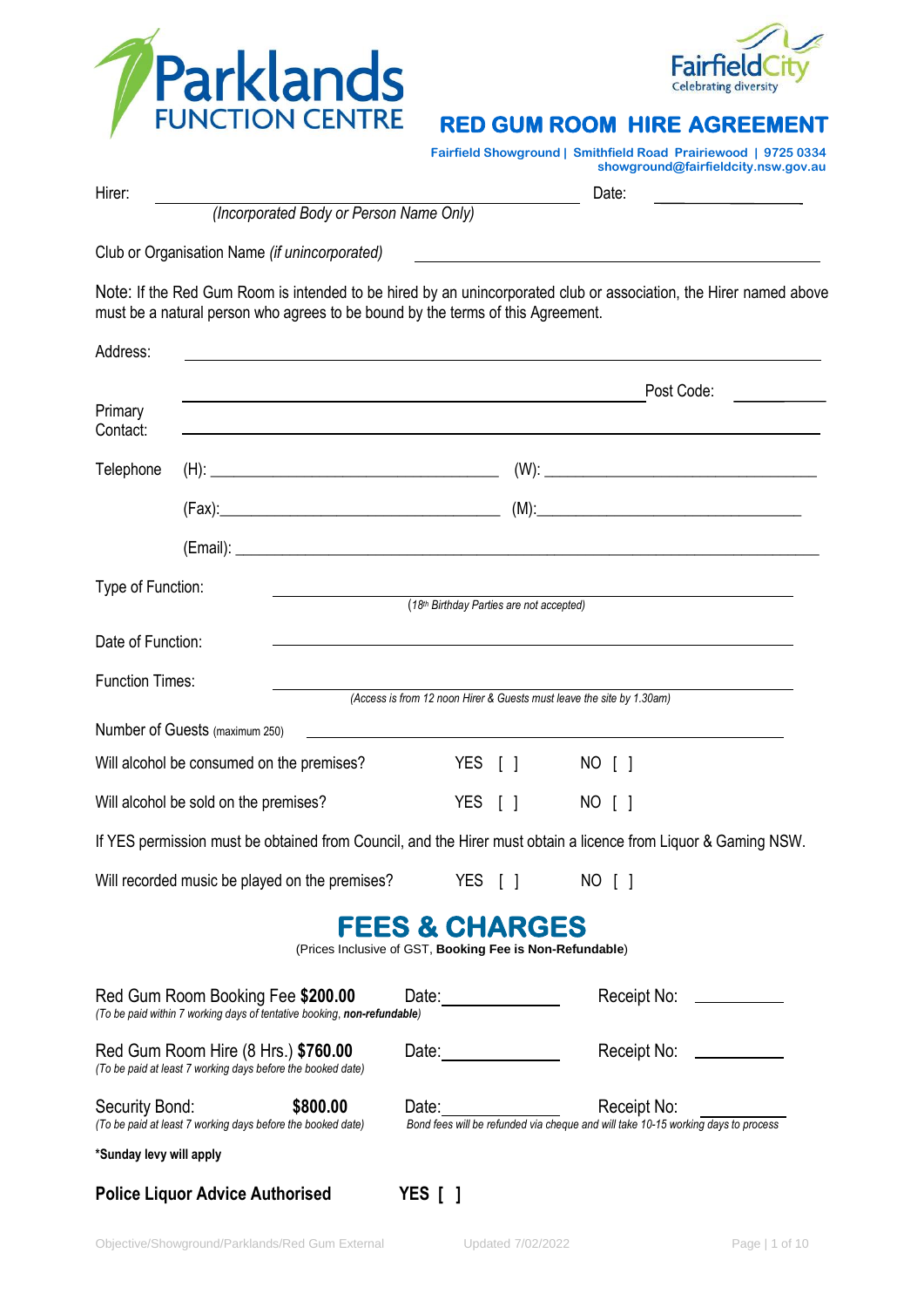# **KITCHEN FACILITIES**

- 1 x Refrigerator (no freezer)
- 2 x Domestic Oven
- 1 x Microwave Oven
- 1 x Pie Warmer
- 1 x Zip Instant Boiling Water
- 1 x Dishwasher
- 1 x Warming Cabinet

## **ROOM SET UP**

| Arrival time for setup                         | Requested time for lock-up |
|------------------------------------------------|----------------------------|
| (Not before 12.00 pm)                          | (Must be before 1.30 am)   |
| Number of Round Tables                         | Number of Chairs           |
| (Maximum 25)                                   | (Maximum 250)              |
| <b>Number of Trestle Tables</b><br>(Maximum 6) | Cake Table Required?       |

(Any other visible equipment is used for bench space ONLY)

## **GENERAL CONDITIONS**

- 1. Tentative bookings will be held for seven (7) days, at which time the booking fee along with a signed copy of the hire agreement must be received by the Showground office (office hours Monday – Thursday 9.00am – 4.00pm). Council reserves the right to reallocate the Red Gum Room to another client if these requirements are not met. Full payment for the function is required 7 working days prior to the function.
- 2. Where applicable, prior to access to the function room the Hirer must provide Council with a Police Notification of Alcohol on Premises form – completed, signed and stamped by Police.
- 3. As the Hirer has a duty of care for the safety and wellbeing of their guests, Hirers are required to register their event with the NSW Police. Registration can be done online a[t www.police.nsw.gov.au](http://www.police.nsw.gov.au/) /online services/party safety or complete the "Mynite Notification Form" attached to the hire agreement and lodge it in person at Fairfield Police Station. The Hirer must provide Council with the event registration number or a stamped copy of the form.
- 4. The Hirer agrees to pay to the Council the fees and charges for the use of the Red Gum Room as determined by the Council from time to time and agrees the Council may alter such fees and charges at any time.
- 5. The Hirer must be a responsible person, eighteen years or older to book the facility and sign this Agreement. The Hirer will be held liable to the Council for the cost of the repair of any damage or breakage to any part of the building, premises, fittings or furniture, appliances or apparatus during the term of the function.
- 6. Council reserves the right to refuse any booking, the right to change the room should reasonable circumstances arise or to cancel a booking by giving as much notice as is practicable, where emergency conditions such as urgently needed repairs, the holding of Federal, State, Local Government Elections or other good sufficient reason, in Council's opinion necessitates such action.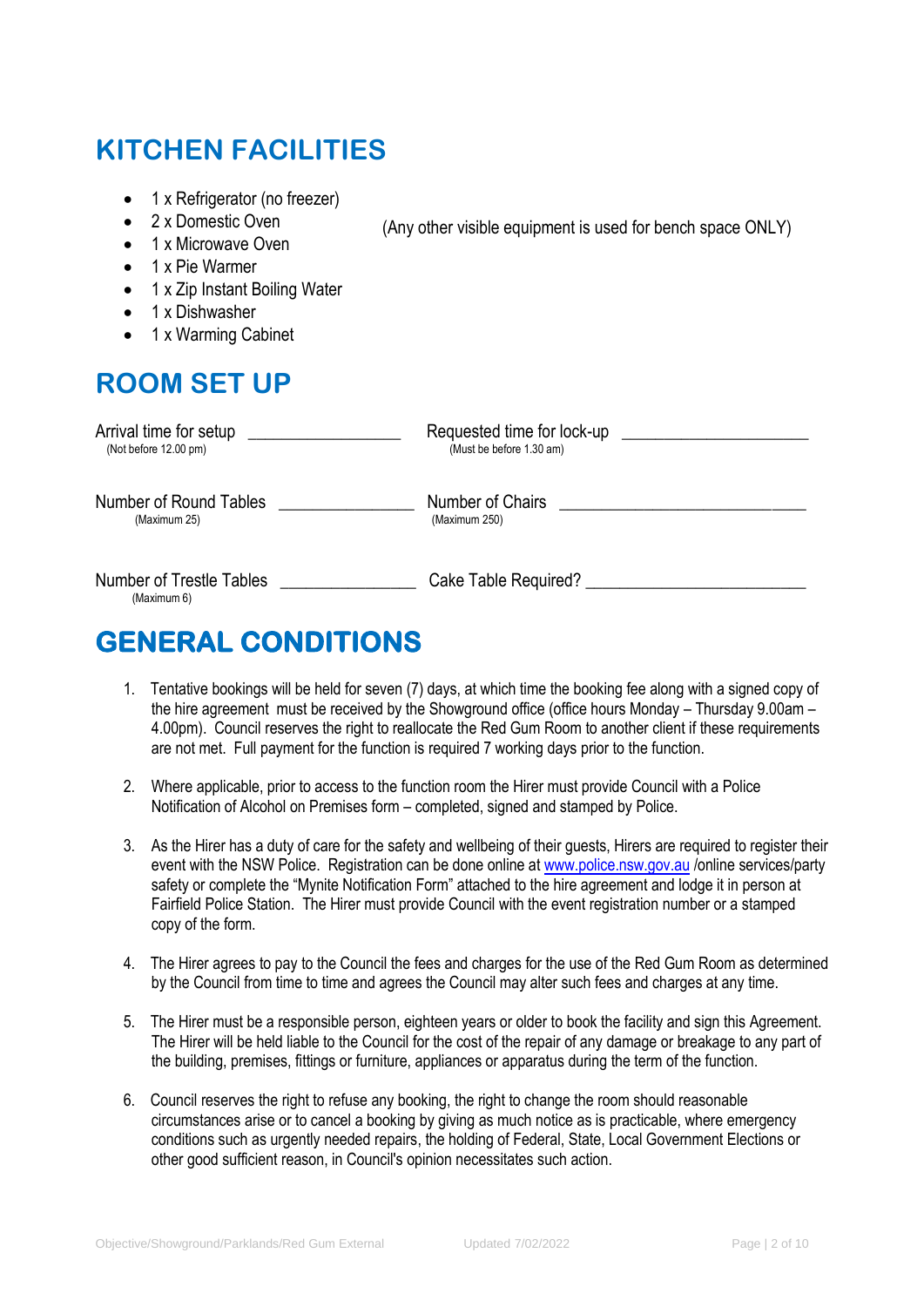Neither Council, or any of its officers shall in no way be liable for any loss or damage suffered by the Hirer, or any firm or corporation supplying any article or service to the Hirer, or otherwise in consequence of the exercise of this right.

7. All bookings are accepted conditionally upon compliance by the Hirer with requirements of any regulation governing places of public entertainment or any relevant act or regulation.

### **USAGE AND FEES & CHARGES**

- 8. The Hirer agrees to have usage of the areas as prescribed on the hire agreement, and use only that part of the facility for which a fee has been paid.
- 9. The Hirer must state the nature of the type of function that is to take place and pay in accordance with Council's schedule of Fees and Charges. Where a booking is made for the holding of a function, which in the opinion of the Council is not covered by Council's Schedule of Fees and Charges, Council reserve the right to impose special conditions and to fix a hire charge considered by Council to be reasonable, having regard to the nature of the function being held.
- 10. Council facilities may not be used for commercial purposes. However, groups which are providing a community focused activity to residents, such as aerobics, dance or martial arts classes are permitted to operate from this facility.
- 11. The Hirer shall not assign or sublet the hired premises or any part thereof.
- 12. The Hirer undertakes that in connection with the use of the facility they will not permit or suffer anything to be done which is disorderly or offensive.
- 13. Prior to hiring the facility, the hirer shall inspect the facility to ensure that the facility is appropriate and safe for the use intended. The Hirer shall report any breakage or problems to Council as soon as possible by phoning 9725 2333.
- 14. The hire times must be strictly adhered to as stated in the Hire Agreement. The duration of the hire will be over a period of eight (8) hours which includes set up and clean up time. If the Hirer wishes to extend the stated hire times Council must be advised by phoning 9725 2333 and an extra fee paid prior to the function, however the hire time cannot be extended past 1.30am.

### **SECURITY BOND**

15. The Hirer will be responsible for any cost that may be incurred as a consequence of the Hirer's use of the facility. Additional costs will include, but are not limited to - cleaning fee, unauthorised use of fire equipment, any security related matters (e.g. security call out), extra hours outside hire times as per hire agreement. Additional costs will be deducted from the Security Bond. If the total costs, including GST, exceed this amount, an account for the outstanding costs will be sent to the Hirer.

Please Note: Bond Fees will be returned in full should the Hirer meet the Terms and Conditions of hire and an inspection undertaken of the facility after hire is satisfactory. Bond fees will be refunded via cheque and will take 5-10 working days to process.

### **CANCELLATION**

16. The Hirer may cancel any booking by contacting Council in writing at least four (4) weeks prior to the date of the function in which case Council may refund the room hire or fees paid, but if less than four weeks is given then the Hirer shall forfeit the room hire along with the non-refundable deposit.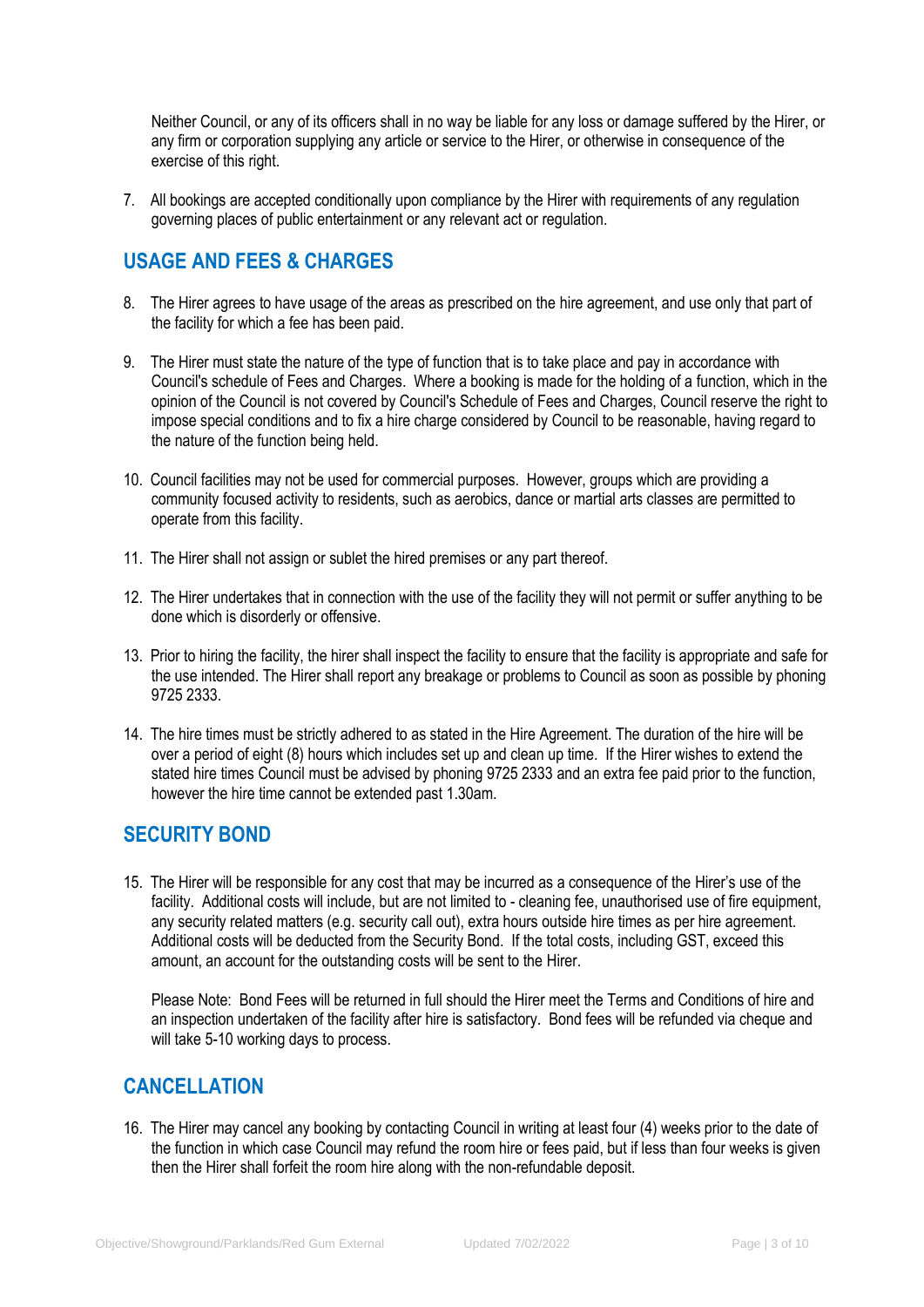17. All Hirers are to notify Council if there are any changes to the application form.

### **SETTING UP**

- 18. The main gates are locked whilst Fairfield Markets is in operation (Saturday 9.00am 4.00pm). Access for a maximum of 2 cars to set up must be pre-arranged with Council.
- 19. Nails, screws, sticky tape or any other fastenings MUST NOT be driven or attached in any way to the walls, floors, timberwork, furniture or fittings.

#### **ALL DECORATIONS MUST BE REMOVED FROM THE BUILDING**

- 20. The positioning of tables and chairs is the responsibility of the Hirer as is stacking the chairs in 5's in a safe and neat fashion at the end of the function. Please do not stack chairs on top of tables.
- 21. Tables must not be dragged on floor surfaces.
- 22. Furniture and fittings must not be removed from the facility.

### **ELECTRICAL TESTING AND TAGGING**

23. All Council electrical equipment in the function centre is tested and tagged every 12 months for safety purposes. Any electrical equipment brought into in the function centre must be tested and tagged by a qualified electrician. Any electrical equipment brought into the function centre found to be faulty that trips the power and results in a "Call Out" to Council, the Hirer will be charged for this call out.

### **ADVERTISING**

24. The Hirer must obtain Council's approval for the erection of any signs outside the facility.

### **SMOKING AND ALCOHOL**

- 25. Smoking is not permitted inside the facility.
- 26. Hirers MUST have approval for the consumption of alcohol. Any function where alcohol will be consumed must complete a Police Notification of Alcohol on Premises form and submit this to Fairfield Police.
- 27. If you are selling alcohol you must obtain a limited licence single function. This is done through the Office of Liquor Gaming and Racing and must be lodged at least 28 days prior to the event. Forms can be downloaded from [www.olgr.nsw.gov.au](http://www.olgr.nsw.gov.au/)
- 28. All Licenses/Permits must be viewed and a copy retained by Council prior to the date of your function and the Hirer must advise Council of the name of the person who will be responsible for the dispensing of liquor.
- 29. Beer kegs are to be left outside the building at all times and removed after function.
- 30. No minors are to be served alcohol.

### **FIRE REGULATIONS**

- 31. All exit doors are to be kept clear and unobstructed at all times.
- 32. Exit lights are to be switched on at all times when the facility is in use.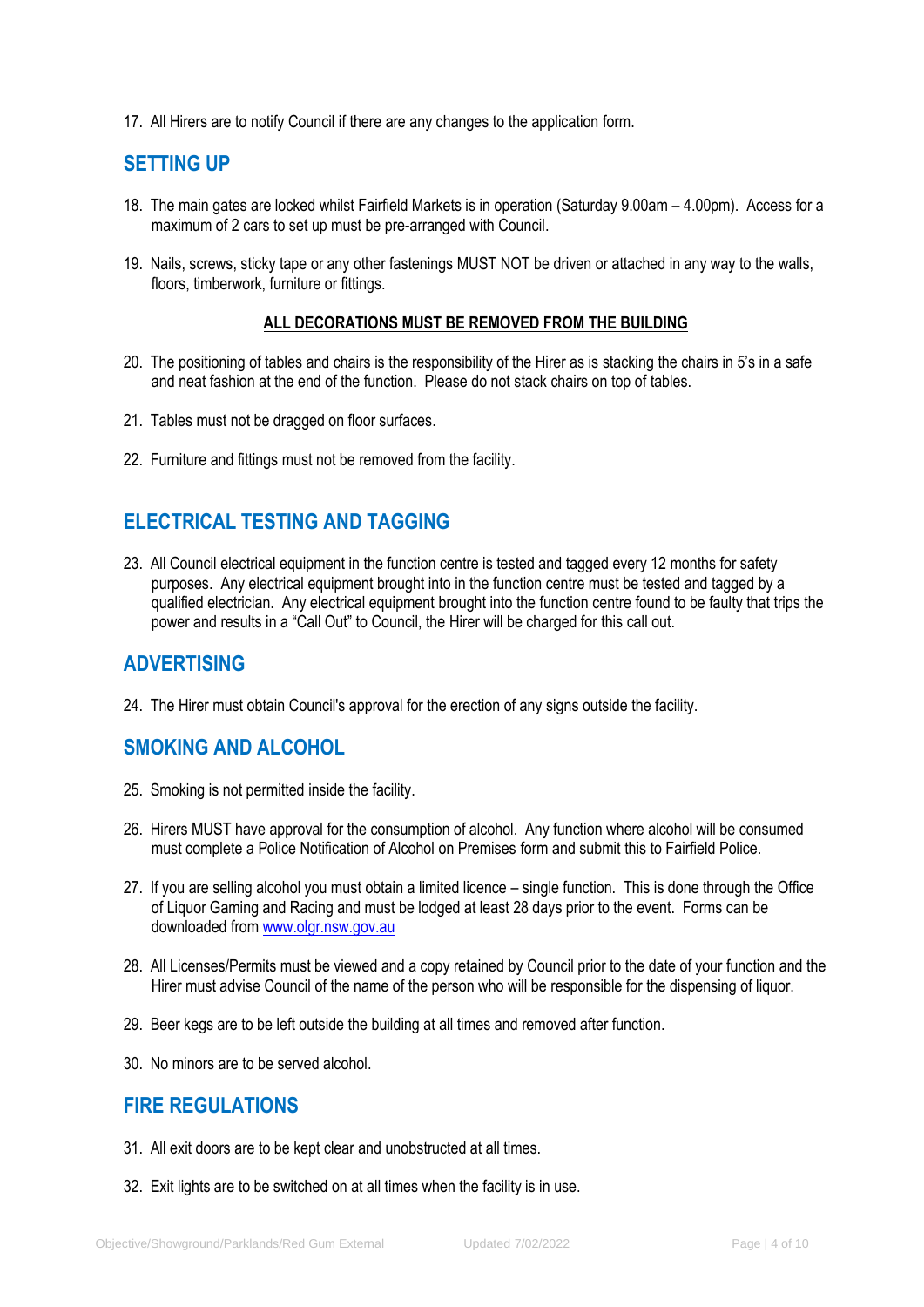- 33. Fire extinguishers, hose reels and fire blankets are provided within the facility. This equipment is not to be used inappropriately or removed from Council's premises.
- 34. No naked flame is permitted within facility. Fireworks in the grounds are NOT permitted.
- 35. The Hirer must familiarise themselves with the Fire Evacuation Plan located in the building.
- 36. In case of fire or similar emergency evacuate the building and contact the emergency services.
- 37. The bringing into the facility or use of therein of fireworks, any type of barbeques, confetti, chewing gum or any other articles deemed by Council to be objectionable or the placing or throwing of inflammable items is prohibited

### **NOISE POLLUTION**

38. Any music played must be kept at a reasonable level to avoid disruption to other functions within the building and adjoining residential development. All music must cease at 1:00am.

### **INSURANCE AND INDEMNITY**

39. A long term Hirer (that is a hirer who hires the Red Gum Room more than 6 times per year) must effect and maintain in the joint names of Council and the Hirer a Public Liability Policy of not less than ten (10) million dollars for the duration of the hire period. A copy of the Policy of Certificate of Currency should be presented to Council with the hire application.

#### Indemnity

The Hirer releases to the full extent permitted by law and indemnifies and shall keep indemnified Fairfield City Council, from and against the following:

- (i) all actions and demands made against Fairfield City Council, its employees, servants or agents in respect of any damage to or loss of property, personal injury or death sustained in connection with the hire and use of the premises by the Hirer; and
- (ii) all loss and damage to the premises and to all property therein caused by the Hirer or any other person or persons claiming through the Hirer who may at any time be in or upon the premises.

Except to the extent of Fairfield City Council's negligence.

### **CLEANING AND REMOVAL OF GARBAGE**

- 40. Hirer must leave the facility in a clean and tidy condition:
	- Kitchen & Toilets are to be swept and any spillages damp mopped.
	- Tables, chairs, kitchen benches, microwave and fridges etc. are to be wiped clean with a damp cloth.
	- Chairs are to be stacked in 5's. Please do not stack chairs on top of tables.
	- All rubbish, bottles, cans and cigarette butts are to be picked up from outside the premises.
- 45. Failure to do so will result in part or all of the Security Bond being retained. A cleaning fee will apply for any extra cleaning required.
- 46. The preparation of food and beverages shall be confined to the kitchen area. Grease and food scraps are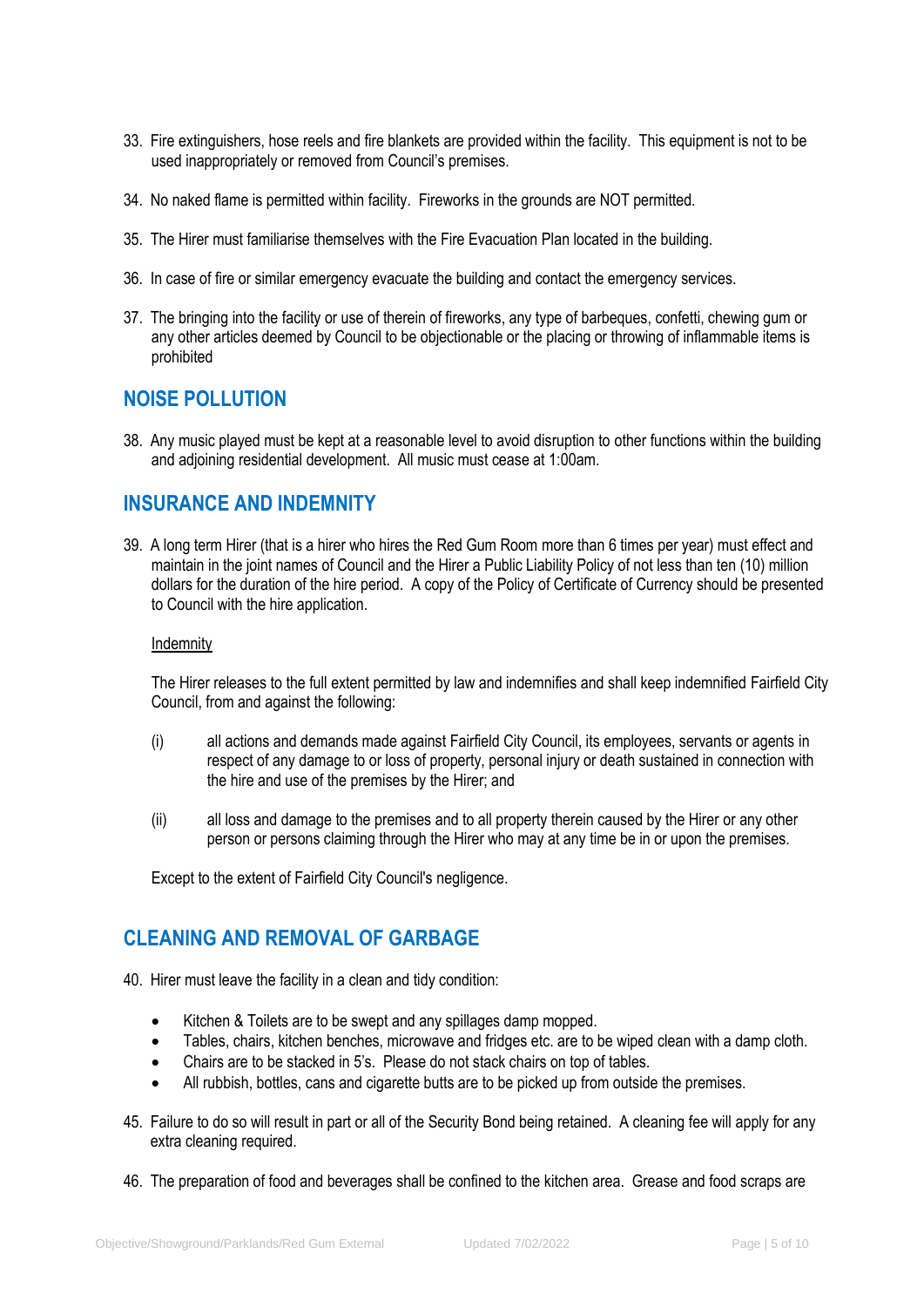NOT to be washed down the sink.

- 47. The Hirer is responsible for the caterers or users of the kitchen to leave it clean as found.
- 48. The Hirer is responsible for all the rubbish to be placed in garbage bags, tied and placed in the bins provided at the end of the function. No loose rubbish is to be left behind. No rubbish is to be burnt.

#### **UNDER NO CIRCUMSTANCES IS FOOD OR DRINK TO BE LEFT IN THE REFRIGERATOR**.

### **PARKING**

49. Fairfield Markets operate on the site every Saturday 9.00am – 4.00pm, the main gates are automatically locked and there is no vehicle access. Function Centre guests are to park in the carpark and enter through the pedestrian gate.

### **CONDUCT AND SUPERVISION**

- 50. The Hirer will be responsible for the conduct of each and every person in attendance at the function and for the maintenance and preservation of good order generally. The Hirer undertakes that in connection with the use of the facility they will not permit or suffer anything to be done which is disorderly or offensive. The Hirer will be responsible for all consequences relating to drunken or other disorderly or offensive behavior.
- 51. The promoters of public functions are required to provide at least one adult attendant per fifteen (15) persons attending.
- 52. The Hirer shall comply with the requirements of the Protection of the Environment Operations (POEO) Act 1997 (Part 8.6 Section 276) that covers noise control.
- 53. If your activity involves children under 18 years of age you are legally required to comply with Child Protection legislation including conducting employment screening in line with this legislation.

#### **SECURITY - ALARM**

- 54. A Council representative will unlock and disarm the alarm at a time pre-arranged with management and lock and set the alarm no later than 1.30am. Any breach of security which results in a "call-out" from Council's security company will render the Hirer responsible for charges associated with the provision of this service.
- 55. The building must not be left unlocked or unmanned during the period of booking.
- 56. The building must be vacated no later than 1:30am. Hirers must leave the building and grounds in a quiet and orderly manner. If the building is not vacated by this time a further fee will be levied.
- 57. The function rooms are not available for 18th Birthdays.

### **LOSS OR DAMAGE**

- 58. Fairfield City Council will not accept any responsibility for articles left on the premises.
- 59. The Hirer shall be held responsible for the cost of making good any loss or damage to the building, floor, furniture, appliances or fittings arising out of and in the course of the function.
- 60. Council retains the right to determine the cost of any damage or cleaning and to withhold this from the Security Bond.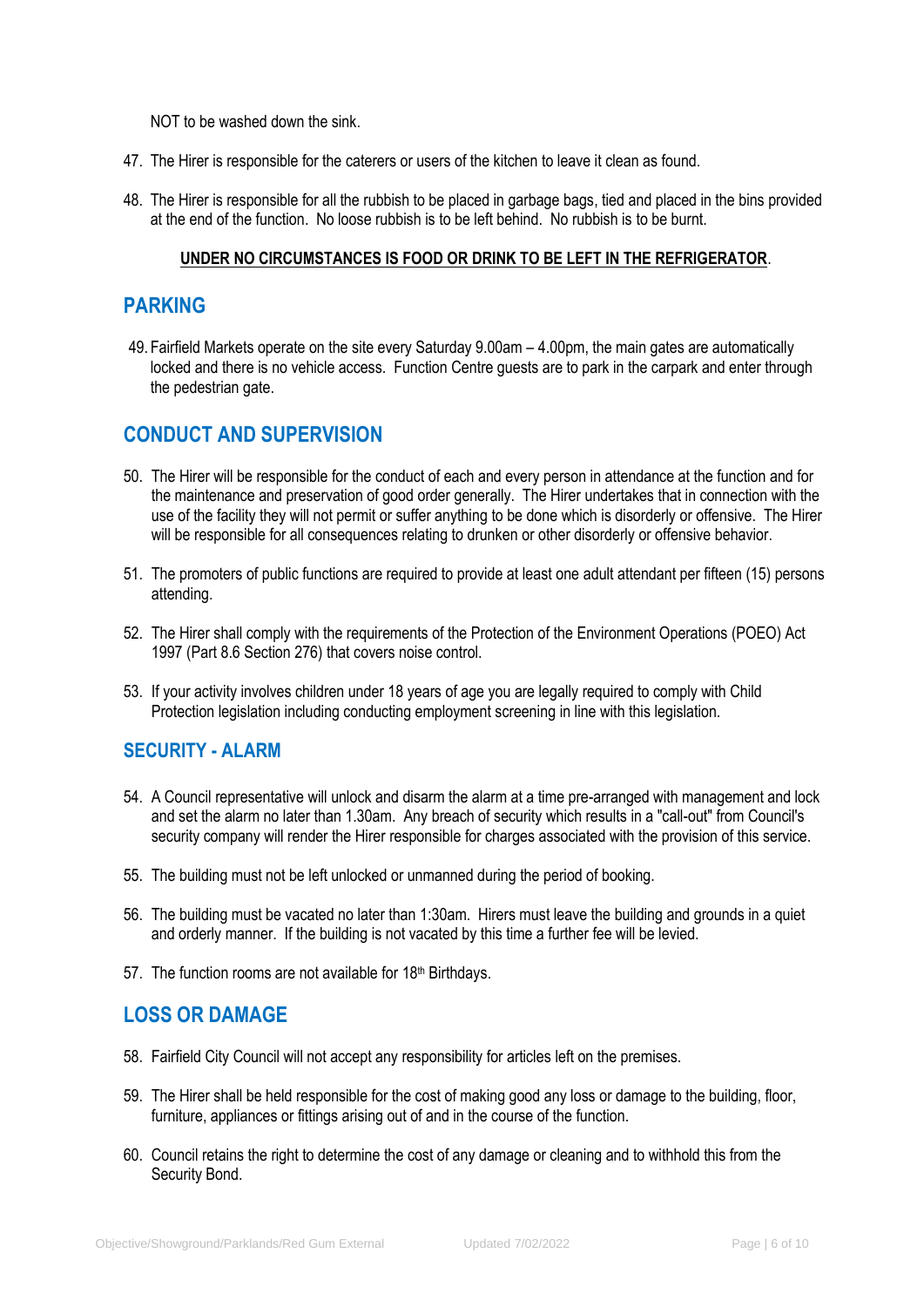### **EXTRA CONDITIONS**



\_\_\_\_\_\_\_\_\_\_\_\_\_\_\_\_\_\_\_\_\_\_\_\_\_\_\_\_\_\_\_\_\_\_\_\_\_\_\_\_\_\_\_\_\_\_\_\_\_\_\_\_\_\_\_\_\_\_\_\_\_\_\_\_\_\_\_\_\_\_\_\_\_\_\_\_\_\_\_\_\_

### **UNLESS OTHERWISE STATED HEREIN THE HIRER'S CONTACT AT COUNCIL IS SHOWGROUND MANAGEMENT – TELEPHONE 9725 2333.**

Each Hirer expressly acknowledges and agrees that despite his/her licence to hire, he/she is nonetheless subject to and must fully comply with the Terms and Conditions of Entry to the Fairfield Showground, in force from time to time.

A copy of the Terms & Conditions of Entry to Fairfield Showground currently in force is attached to and forms part of this Hire Agreement.

In the event of an inconsistency between this Hire Agreement and the Terms & Conditions of Entry to Fairfield Showground, the Terms & Conditions of Entry to the Fairfield Showground will prevail over the Hire Agreement, which will then be deemed to have been amended accordingly, to allow for any such inconsistency.

**The Red Gum Room is let only for casual hire and the payment by any person of any sum of money by way of rental for such function room and the issue of a receipt on behalf of Council for such sum shall be deemed to be an acknowledgement and acceptance by such person of the conditions and stipulation contained in these conditions of casual hire.**

**The Hirer has read the Conditions of Hire attached hereto and agrees to be bound by those Conditions.**

| Dated this | day of | 201<br>- 1- |
|------------|--------|-------------|
|            |        |             |

**Signature of Hirer Witness Signature** Witness Signature

*(Where the Hirer is a company or an incorporated association, execution of this Hire Agreement must be under seal of the incorporated association and witnessed by the relevant officers AS SET OUT BELOW)*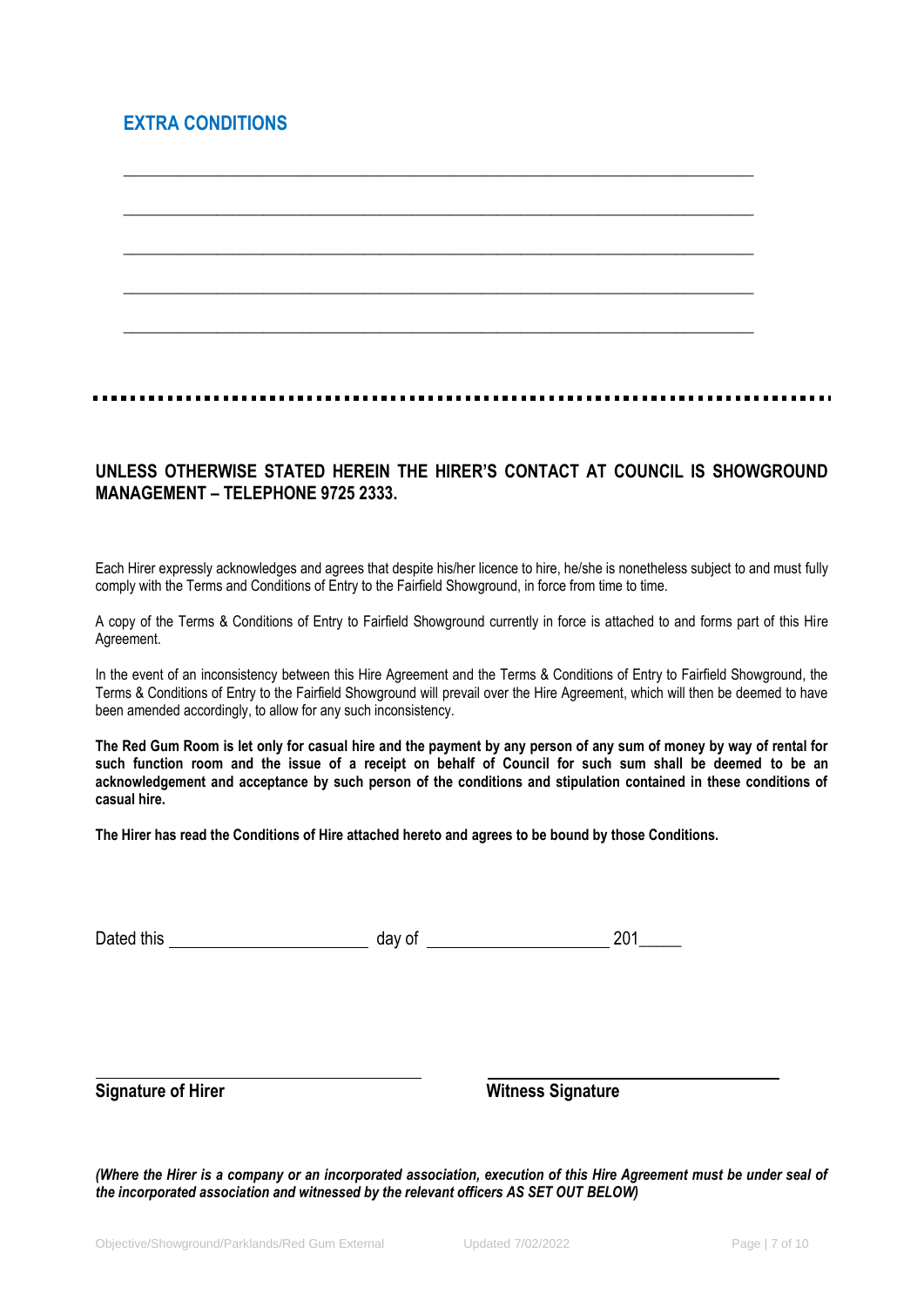#### *If a company:*

Executed by the Hirer in accordance with section 127 of the Corporations Act 2001 (C'th):

| Director/Secretary [if not Sole Director]                                     | Director/Sole Director        |  |  |
|-------------------------------------------------------------------------------|-------------------------------|--|--|
| Name [BLOCK LETTERS]                                                          | Name [BLOCK LETTERS]          |  |  |
| If an incorporated association:                                               |                               |  |  |
| Executed by<br>in accordance with the Associations Incorporation<br>Act 2009: |                               |  |  |
| <b>Public Officer</b>                                                         | <b>Other Committee Member</b> |  |  |
| Name [BLOCK LETTERS]                                                          | Name [BLOCK LETTERS]          |  |  |

**Council is not bound by this hire agreement and the booking has not been confirmed unless and until it is signed below and a copy provided to the Hirer.**

| Accepted by/for and on behalf of the Council |  |
|----------------------------------------------|--|
| (Authorised Delegate of the Council)         |  |

Date:\_\_\_\_\_\_\_\_\_\_\_\_\_\_\_\_\_\_\_\_\_\_\_\_\_\_\_\_\_\_\_\_\_\_

### **COUNCIL AFTER HOURS EMERGENCY NUMBER**

0408 861 149

(Please note there is a call out fee for electricians, plumbers etc.)

Council would like to wish you every success with your function, and hope you consider using the facilities again in the future.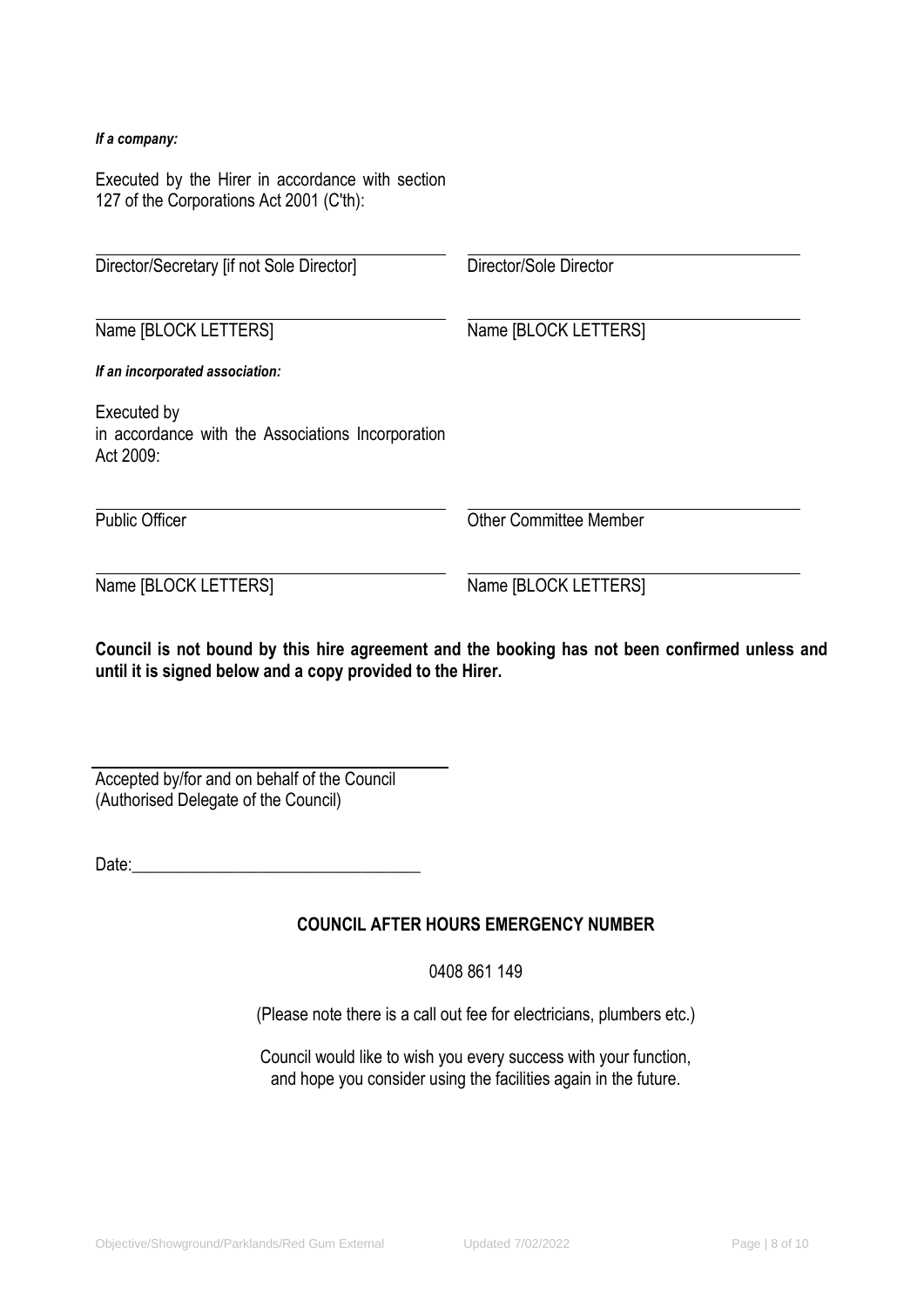

## **TERMS AND CONDITIONS OF ENTRY (November 2017)**

**Entry to Fairfield City Showground is conditional on all visitors or other persons complying with these terms and conditions:**

- 1. Council as owner reserves the right to refuse entry to any person at any time or to remove persons who display disruptive or disorderly conduct.
- 2. For safety and security reasons, all persons must obey all signs around the Showground and all reasonable requests by staff.
- 3. Council is not responsible for loss or theft of or damage to personal property.
- 4. All children under the age of five (5) years entering the site must be accompanied and supervised by a person over the age of sixteen (16) at all times.
- 5. No person is permitted to smoke in the areas within the Showground Complex, identified as, "Smoke Free Zones".
- 6. No person entering the Fairfield Showground shall carry out any form of commercial and/or business activity and/or enterprise within the Showground Complex unless consent for this has first been obtained in writing from Council. If Council provides its consent to any form of commercial and/or business activity or enterprise, the person carrying out or responsible for the commercial and/or business activity or enterprise shall ensure that he complies with the terms of the consent issued by Council.
- 7. No person is permitted to sell alcohol unless supplied by the holder of a licence from Liquor & Gaming NSW authorising it to supply alcohol within the Showground Complex.
- 8. No person is permitted to use or sell illegal drugs within the Showground Complex.
- 9. No person is permitted to hand out flyers/leaflets or surveys within the Showground Complex or to approach any stall holder to attend other markets or events.
- 10. Bags and any other items used to carry objects may be searched upon entry or at any time within the Showground Complex.
- 11. All persons consent to being filmed and recorded by surveillance cameras at all times and their images being used for the enforcement of any law.
- 12. In consideration of being granted entry to the Showground each such person expressly acknowledges and agrees that (subject only to gross negligence on the part of Showground staff or management being the direct cause of any loss, damage or injury to occur), each person will enter upon the Showground premises and surrounds and/or will participate in the programs, utilise the equipment and/or take advantage of the services offered therein, absolutely at his or her own risk, such that each person RELEASES AND DISCHARGES Council, its management, staff and contractors from all liability for loss, damage or injury which may be sustained by each such person in such manner or under such circumstances.

#### **Section 660 of the Local Government Act 1993 provides that (among other things) it is an offence for any person to wilfully obstruct, by way of example, an employee of a council in the exercise of that person's functions under the Local Government Act.**